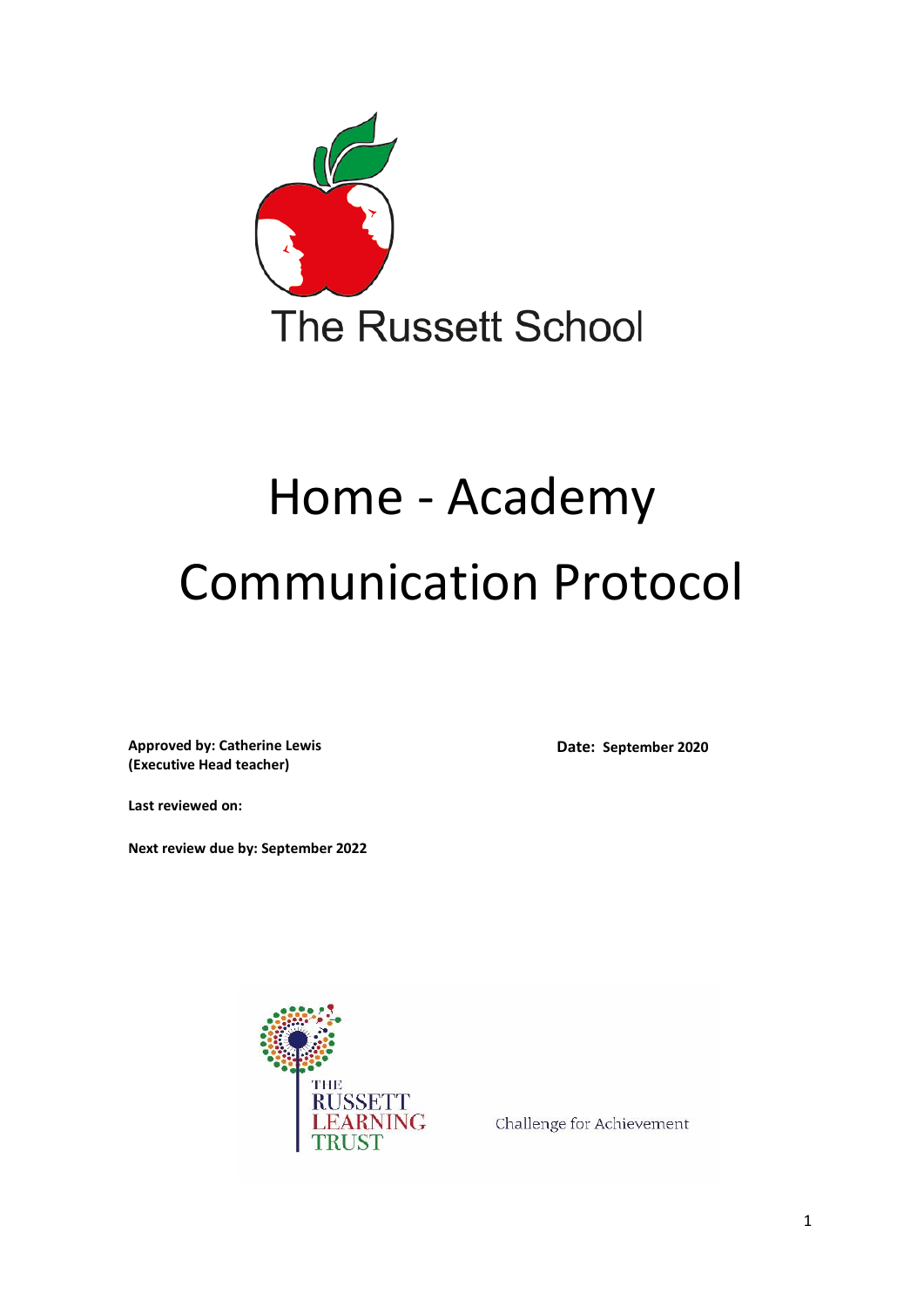# **Contents**

<span id="page-1-0"></span>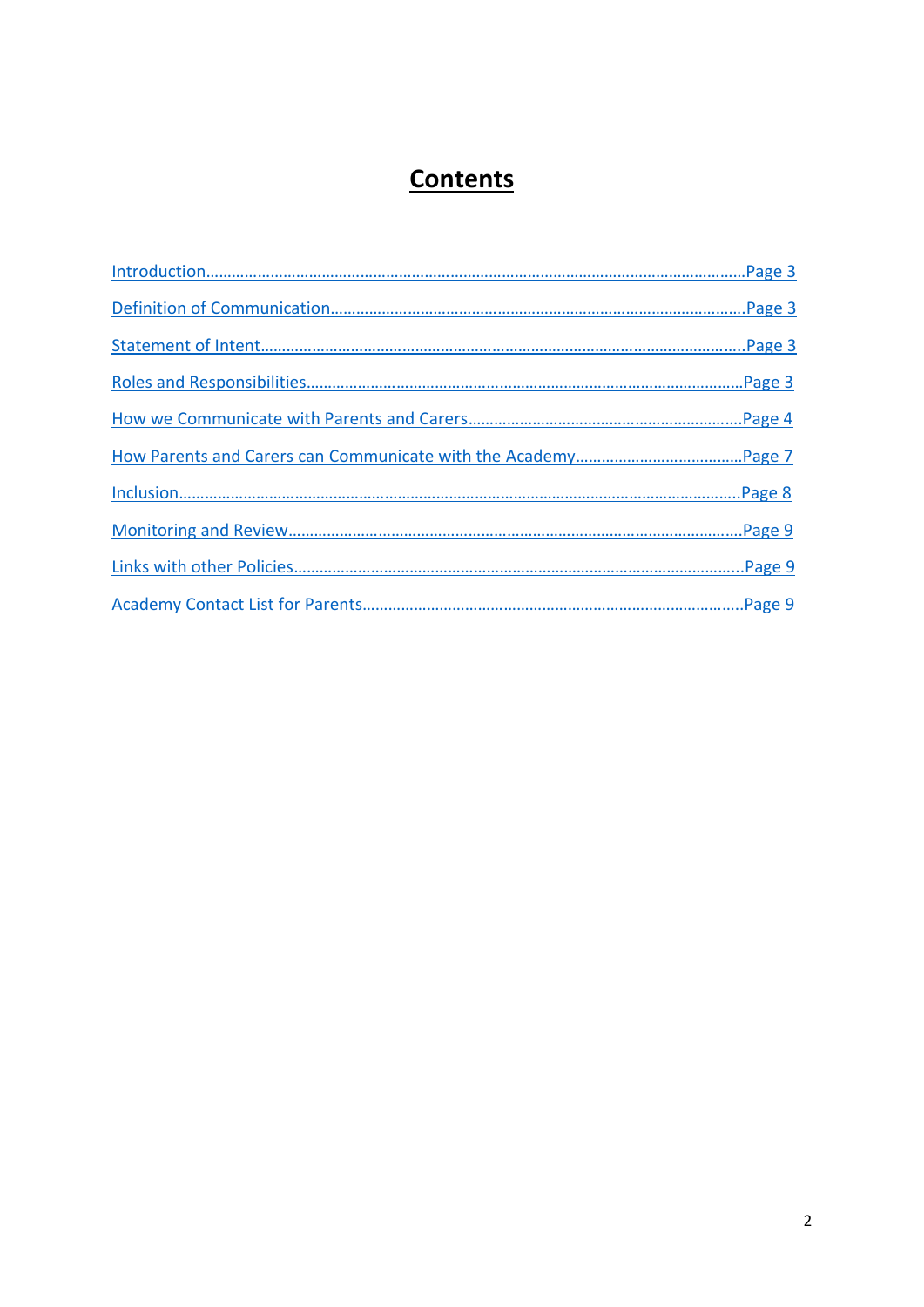#### <span id="page-2-0"></span>**Introduction**

The Russett School is an outstanding academy, and endeavours to communicate effectively with all stakeholders: with its pupils; with their parents/carers; and with other members of the wider academy community. We recognise that positive lines of communication between home and school, is an essential element of the work of all schools and academies. Effective communication enables pupils to receive continuity of education, care, support and management within home and education settings. With this in mind, we aim to ensure that communications between all members of the academy community are clear, professional, timely and appropriate.

# <span id="page-2-1"></span>**Definition of Communication**

Staff at The Russett School understand that communication is much more than just the exchange of information, and that it involves the management of relationships and the need to engage people. We recognise that communication is as much about attitude and behaviour as it is about message. Every member of staff has a responsibility to support effective communications. For the purposes of this protocol, communication includes not only the message but also how that message is communicated; not only the responsibility for communication but also how effectively that responsibility is carried out.

## <span id="page-2-2"></span>**Statement of Intent**

This protocol sets out the aims of The Russett School with regard to communication with parents and carers and sets out responsibilities of the academy, staff members and parents/carers.

The academy's objectives are to:

- Ensure that all communications are clear, comprehensive and timely
- Have a clear and professional communication strategy in place which helps to keep parents/carers well-informed about their child's educational progress and any other matters related to their child's overall wellbeing
- Ensure all communications are open, honest, ethical and professional
- Monitor and evaluate communication through regular meetings with staff, parents/carers and members of the academy community
- Use the method of communication most effective and appropriate to the context, message and audience, and take account of any relevant academy policies
- Ensure communications are compatible with our core values.

#### <span id="page-2-3"></span>**Roles and Responsibilities**

**The Russett School is responsible for:**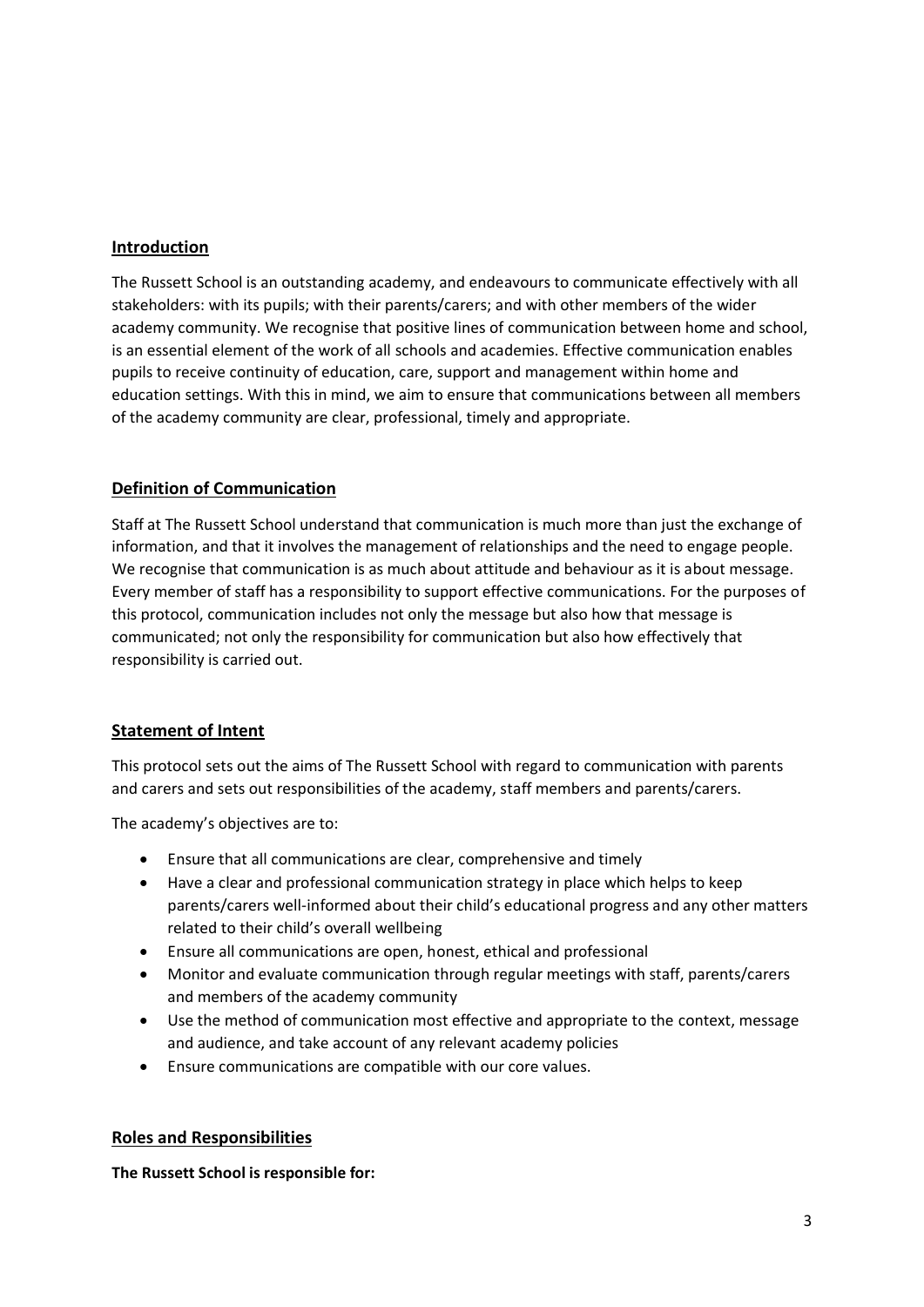- Ensuring that communications with parents are effective, timely and appropriate
- Regularly reviewing this protocol
- Communicating the curriculum clearly to parents/carers
- Informing parents/carers of academy events within appropriate timelines
- Keeping parents/carers informed of the progress and achievement of their child at regular intervals
- Informing parents/carers about the types of data that the academy holds concerning pupils, why that data is held, and who it may be shared with
- Treating all communications as confidential within the academy context
- Dealing with all communications respectfully and with courtesy.

## **Staff members are responsible for:**

- Ensuring the principles and procedures of this protocol are followed
- Writing in the Home- Academy diary at least three times per week
- Communicating proactively with parents/carers about pupil progress, and wellbeing and helping parents/carers to support their child's development
- Ensuring that relevant information is passed on to supply members of staff working with pupils
- Updating and maintaining classroom planning files with specific pupil information
- Working with other members of staff to make sure parent/carers get timely information (if they cannot address a query or send the information themselves).

Staff will not respond to communications outside of academy hours, or their working hours (if they work part-time) or during academy holidays.

## **Parents/carers are responsible for:**

- Ensuring that communication with the academy is respectful at all times
- Providing the academy with up to date contact details including: postal address, telephone numbers and email addresses
- Reading the key communications circulated by the academy and responding/acting on communication in a timely manner, e.g. by attending meetings
- Accessing the academy website for detailed information about the academy calendar, term dates, monitoring and assessments, academy achievements, reporting pupil absence and other useful downloads
- Informing the academy of medical conditions/allergies, along with medical documentation of these conditions
- Informing the academy of child protection matters, legal issues or relevant duties with appropriate documentation
- Raising any issues or concerns at the earliest opportunity with a member of staff
- Making every reasonable effort to address communications to the appropriate member of staff in the first instance.

## <span id="page-3-0"></span>**How we Communicate with Parents and Carers**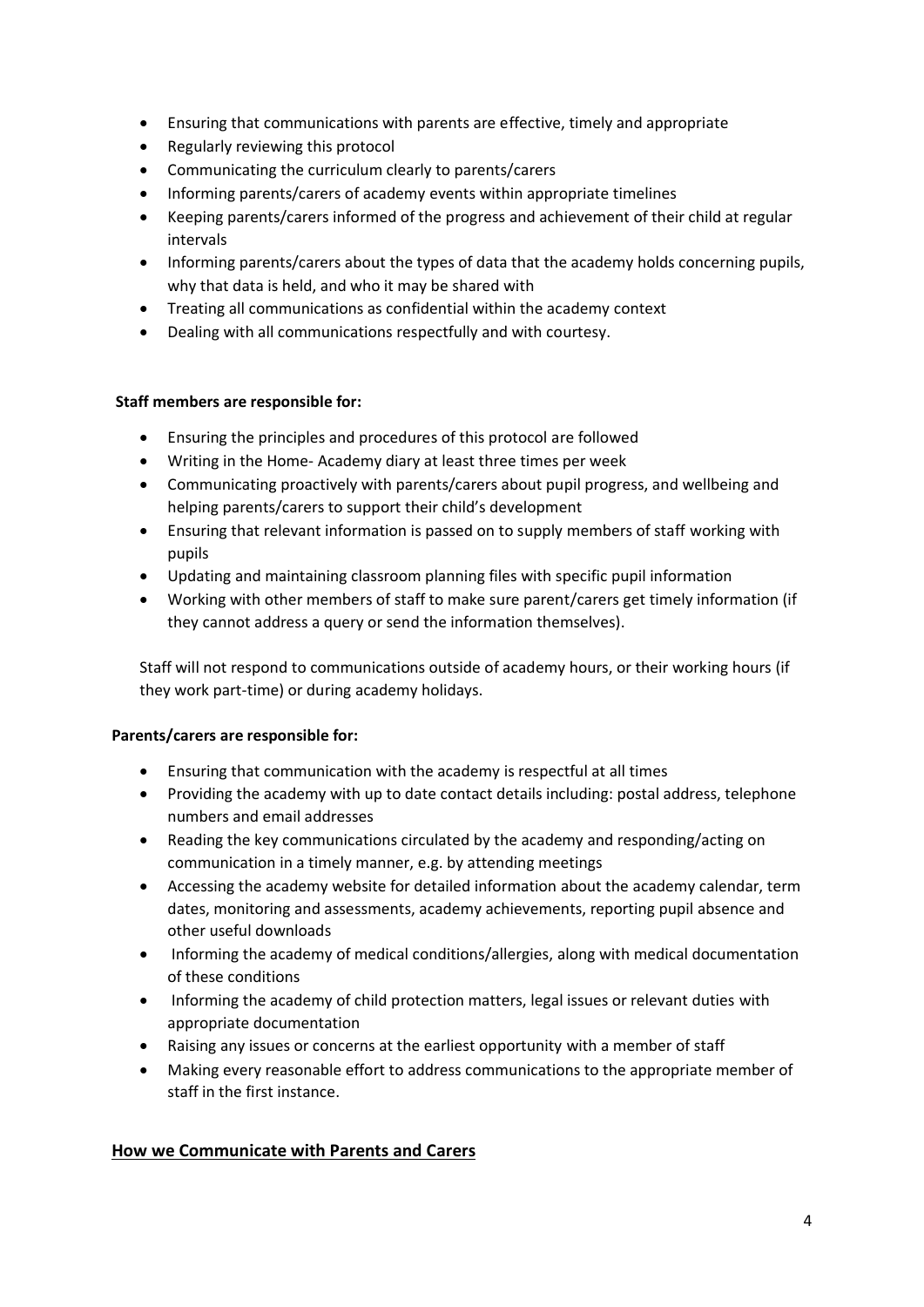The sections below explain how we keep parents up-to-date with their child's education and what is happening within the academy.

Parents/carers should monitor all of the following regularly to make sure they do not miss important communications or announcements that may affect their child.

#### **Home- Academy Diary.**

All pupils at The Russett School are provided with a Home- Academy diary. This form of communication is used to update parents on:

- Activities that their child has taken part in that day and particularly enjoyed
- Successes, progress and achievements
- Daily food and fluid intake
- Reminders of upcoming events, trips or planned activities
- Information around routine medical administration and toileting routines
- Responding to routine questions asked by parents/ carers e.g. what day a particular activity takes place.

The Home Academy Diary will be written in by a member of staff at least three times per week. Staff will communicate with parents via telephone to discuss any subject matter outside those listed above.

#### **Email:**

We use email to keep parents/carers informed about the following things:

- Upcoming academy events
- Scheduled academy closures (for example, for staff training days)
- Academy, questionnaires, surveys or consultations
- Circulation of the academy newsletter.

#### **Text messages:**

From time to time we may text parents/carers about:

- Payments
- Short-notice changes to the academy day
- Emergency academy closures (for instance, due to bad weather)
- Reminders about outdoor learning or educational visits.

#### **Telephone Calls:**

We may contact parents/carers by telephone for the following reasons:

- To provide an update on progress and achievement
- To conduct an annual review or parents evening meeting, where this is unable to take place face to face
- To discuss a particular event, incident or accident involving their child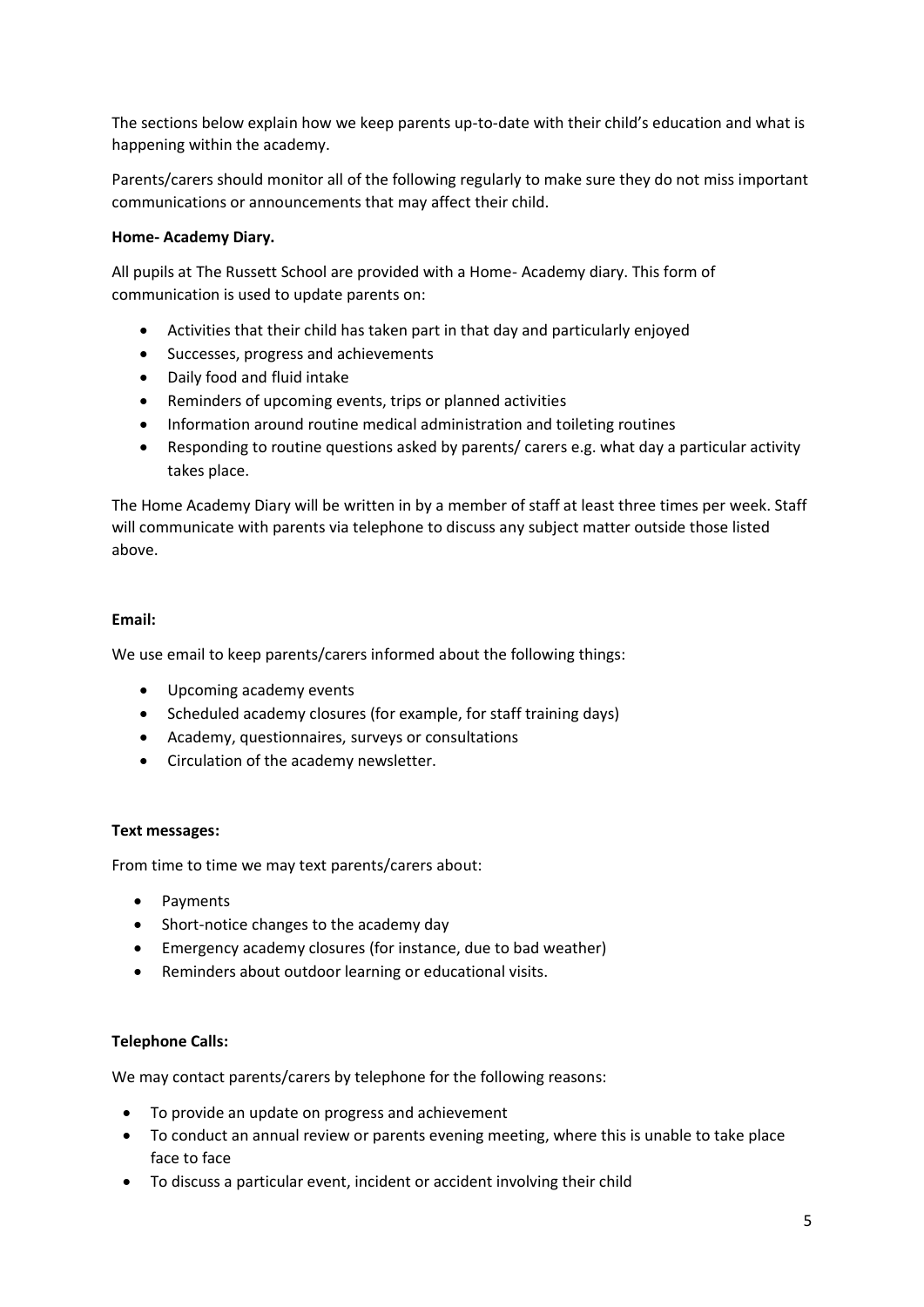- To gain necessary parental consent, for example to take part in a trip or activity
- To follow up on a query or concern received from a parent/carer
- To undertake safeguarding and welfare checks.

A member of staff will call the first named emergency contact as listed within our records. Where no contact is made, a call will then be made to the second named contact. In the event that no live contact can be made, the member of staff will either leave an answer phone message (ascending order as before) or ensure that repeat calls continue to be made to the contact numbers, where possible.

# **Letters:**

We send the following letters home regularly:

- Letters about trips and visits
- Consent forms
- Termly class letters which detail the focus for the work which will be taught the forthcoming term.

#### **Reports:**

Parents receive written reports from the academy about their child's learning, including:

- An end-of-year report covering their achievement in each part of the curriculum and how well they are progressing.
- Comprehensive annual review paperwork which details the progress their child has made in relation to the outcomes stated on their Education, Health and Care Plan (EHCP).

## **Meetings:**

We hold two parents' evening's per year. During these meetings, parents can talk with teachers about their child's achievement and progress, the curriculum or schemes of work, their child's wellbeing, or any other area of concern.

The academy may also contact parents to arrange meetings between parents' evenings if there are concerns about a child's achievement, progress, or wellbeing. Parents will also be invited to attend their child's annual review meeting of their EHCP.

## **Academy website:**

Key information about the academy can be found on our website, including:

- Academy times and term dates
- Important events and announcements
- Curriculum information
- Important policies and procedures
- Important contact information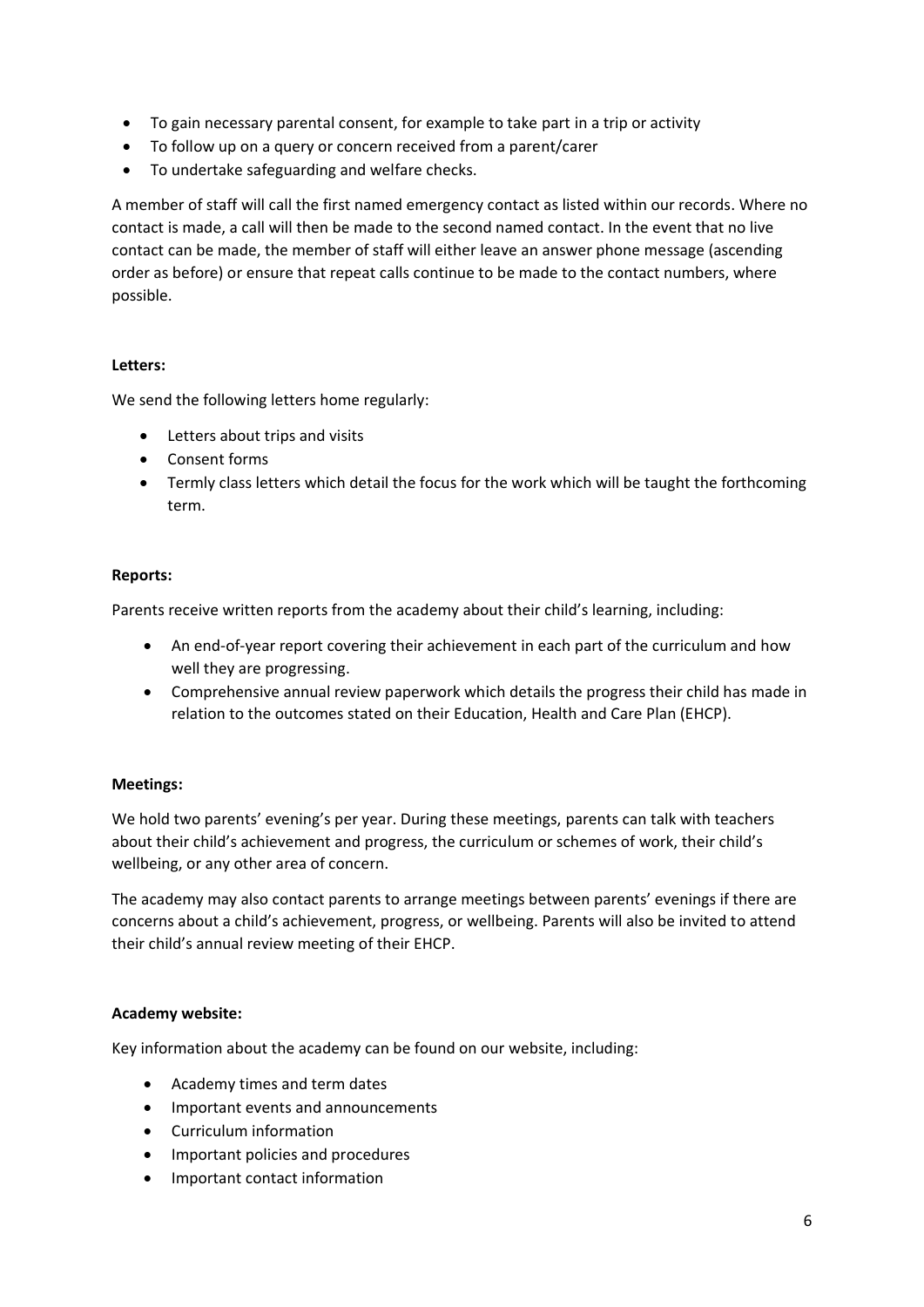Safeguarding information.

We ask that where possible parents/carers refer to our website before contacting the academy.

#### **Facebook:**

We update our Facebook page regularly to share information including:

- Details and photographs of activities undertaken by each class group
- Upcoming academy events
- Planned trips and visits
- Community events
- Useful community links and contacts to other agencies
- Recommended home learning resources
- Short notice announcements, for example, closure due to adverse weather.

#### **Evisense:**

We use the online learning journey platform, Evisense to record evidence of progress and set home learning tasks for pupils. Teaching staff will regularly set home learning activities linked to each curriculum area and will monitor and provide timely feedback on work which is completed. We ask that parents check Evisense regularly and contact the academy if they have any access issues.

## <span id="page-6-0"></span>**How Parents and Carers can Communicate with the Academy**

#### **Home- Academy Diary:**

We ask that parents/carers regularly read their child's Home- Academy diary and respond where necessary. The diary provides parents/carers with the opportunity to share activities, learning or events which have taken place at home. The diary can also be used to inform us of other information that parents/carers feel class staff need to be aware of, on any particular day. For urgent queries or to share sensitive information, however, please email or call the academy office directly.

#### **Email:**

From time to time, parents or carers may wish to communicate with the academy via email. For the purposes of administration we require all emails to go to a central email address[admin@russett.cheshire.sch.uk](mailto:admin@russett.cheshire.sch.uk) 

We ask that where possible, all emails to the academy specify the member of staff that the query is addressed to. We endeavour to respond to your email as soon as possible, however, if your query or concern is of an urgent nature please telephone the academy office.

**Telephone Calls:**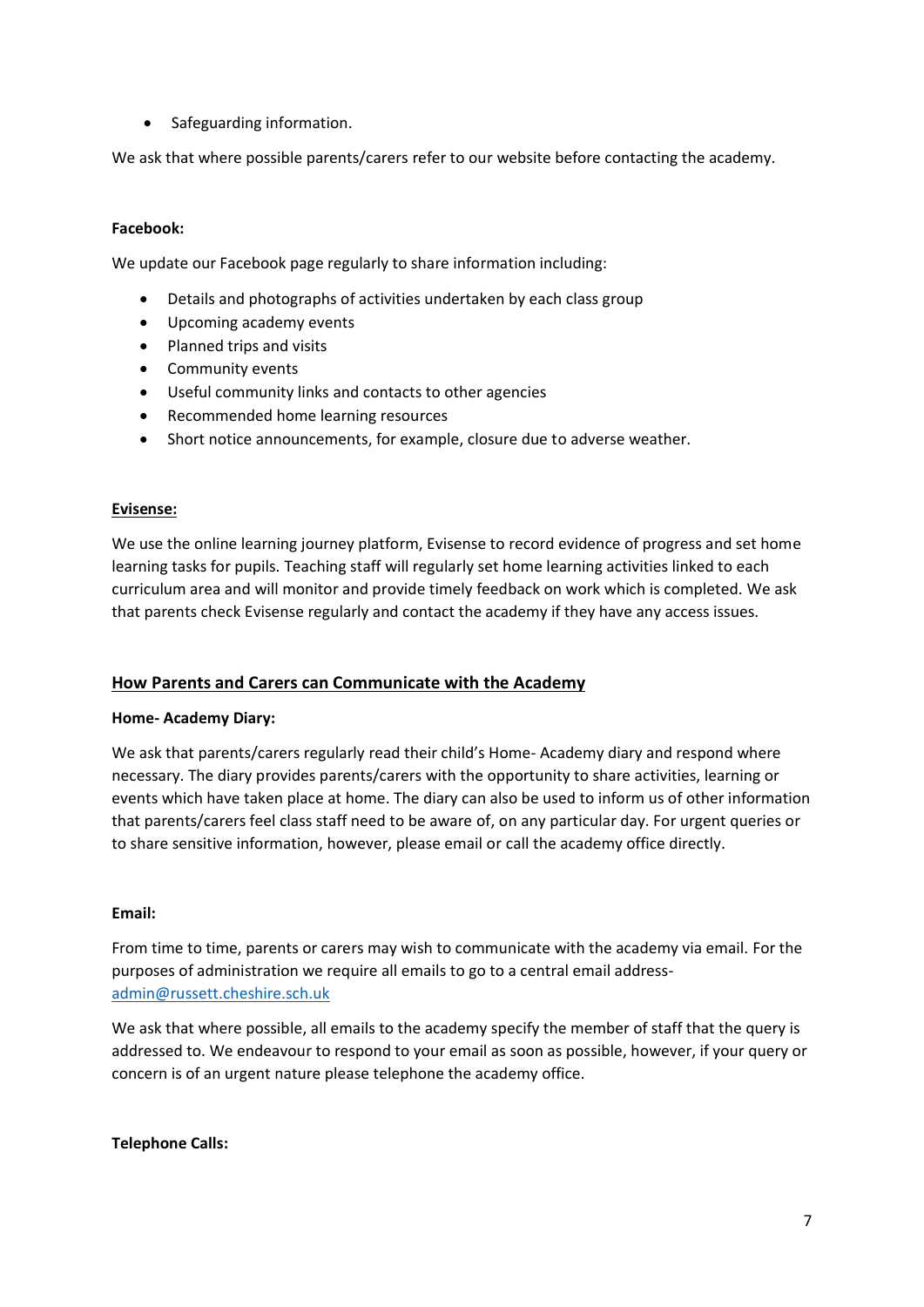If you would like to speak to a specific member of staff about a **non-urgent** matter, please email the academy office and the relevant member of staff will contact you as soon as possible.

We ask that parents/carers make a phone call to the academy to notify us of pupil absence, to communicate brief information about your child that academy staff need to know, in an emergency, such as e.g. to let us know that you will be late collecting your child or with any safeguarding concerns.

Parents/carers should telephone the academy office on 01606 853005. The academy office is open between 8.30-4.00pm Monday – Thursday and 08.30-3.30pm on a Friday, during term-time. At all other times there is an answering service available to take your message. If the call requires a response, we aim to do this within a timely manner.

Please note that teaching staff are unable to take telephone calls during teaching time. Teaching staff will endeavour to respond to a query or message at the next earliest opportunity.

#### **Meetings:**

If you would like to schedule a meeting with a member of staff, please email [admin@russett.cheshire.sch.uk](mailto:admin@russett.cheshire.sch.uk) or call the academy office to book an appointment. We will endeavour to try and schedule all meetings as soon possible.

#### **Facebook:**

Parents/carers can use our Facebook page to comment on posts, pictures and activities. There is also the facility to send a direct message to the academy using the 'Facebook Messenger' facility. Whilst the academy regularly monitors the Facebook page, parents/carers should not use this platform to communicate anything of an urgent or sensitive nature.

We also ask that parents/carers ensure that all communication through the platform is appropriate and respectful at all times. If you have a concern or issue we invite you to contact the academy via email or telephone.

#### **Evisense:**

Parents/carers, who have provided us with an email address and their consent, can view their child's learning journey by logging into Evisense. Through this platform parents can also see and respond to home learning tasks set by class teachers and upload pictures and evidence in response.

We ask that parent/carers do not use this platform to ask questions or raise concerns about their child. Instead we invite them to email or telephone the academy as detailed above.

## <span id="page-7-0"></span>**Inclusion**

It is important to us that everyone in our community can communicate easily with the academy. Parents/carers who require additional support in communicating with the academy can request the following support: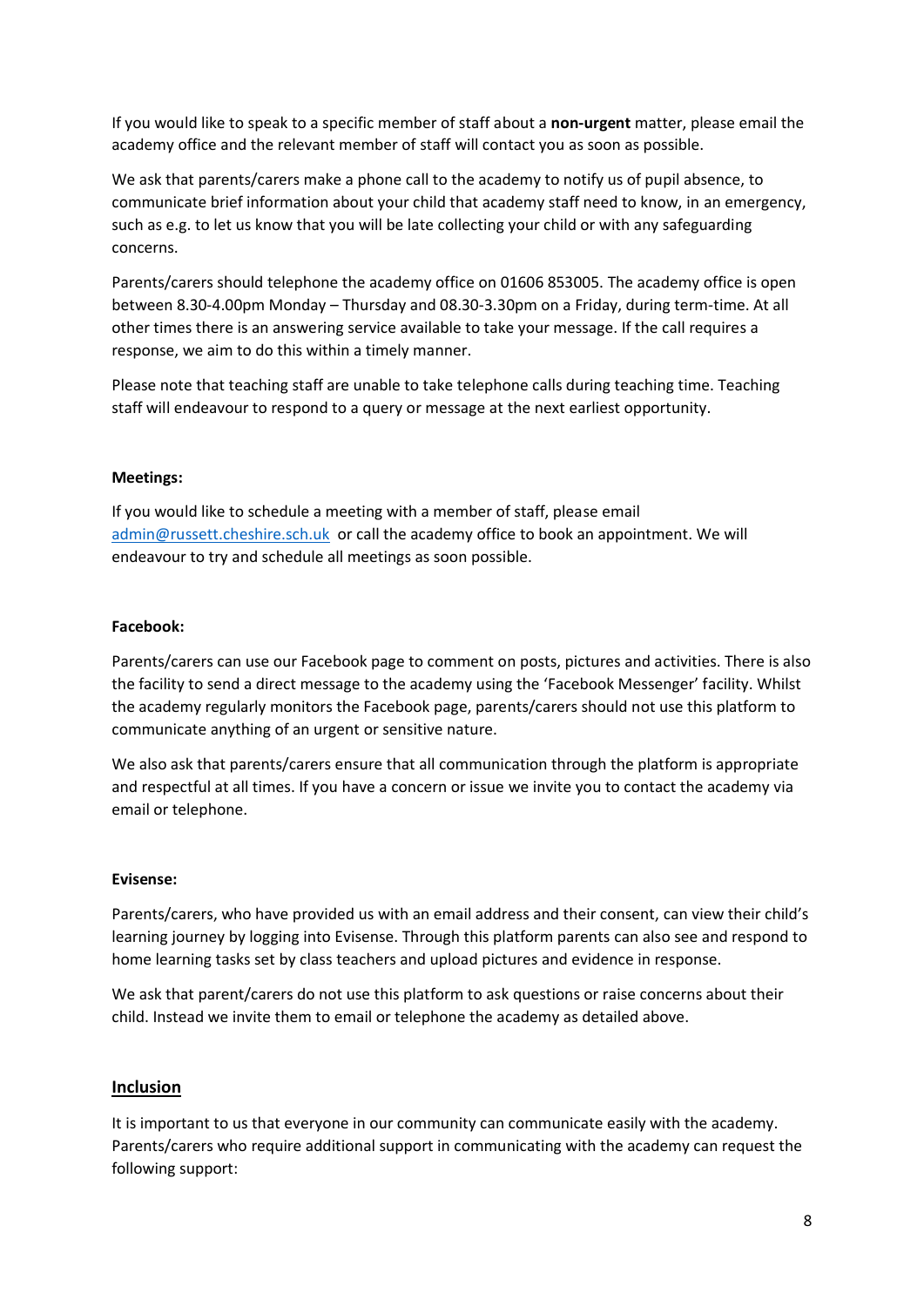- Academy announcements and communications translated into additional languages
- Interpreters for meetings or phone calls

We can make additional arrangements if necessary. Please contact the academy office to discuss these.

# <span id="page-8-0"></span>**Monitoring and Review**

The Executive Head teacher monitors the implementation of this protocol and will review it every 2 years. The protocol will be approved by the Local governing Committee.

# **Academy Contact List for Parents**

If you have questions about any of the topics in the table below, or would like to speak to a member of staff:

- Email or call the academy office on [admin@russett.cheshire.sch.uk](mailto:admin@russett.cheshire.sch.uk) / 01606 853005
- Put the subject and the name of the relevant member of staff (from the list below) in the subject line (for emails)
- We will forward your request on to the relevant member of staff

**Remember:** check our website first, much of the information you need is posted there.

| <b>I HAVE A QUESTION ABOUT</b>                           | WHO YOU NEED TO TALK TO                                                                                                                                                           |
|----------------------------------------------------------|-----------------------------------------------------------------------------------------------------------------------------------------------------------------------------------|
| My child's learning/class<br>activities/lessons/homework | Your child's class teacher.<br>Please send an email to<br>admin@russett.cheshire.sch.uk for their<br>attention or leave a message with the academy<br>office.                     |
| Queries relating to Lower School (EYFS, KS1<br>or KS2)   | Jessica Dennis (Deputy Head of Academy)<br>Please send an email to<br>admin@russett.cheshire.sch.uk for Jessica's<br>attention or leave a message with the academy<br>office.     |
| Queries relating to Upper School (KS3, KS4,<br>Post 16)  | Kathryn Richardson (Deputy Head of Academy)<br>Please send an email to<br>admin@russett.cheshire.sch.uk for Kathryn's<br>attention or leave a message with the academy<br>office. |